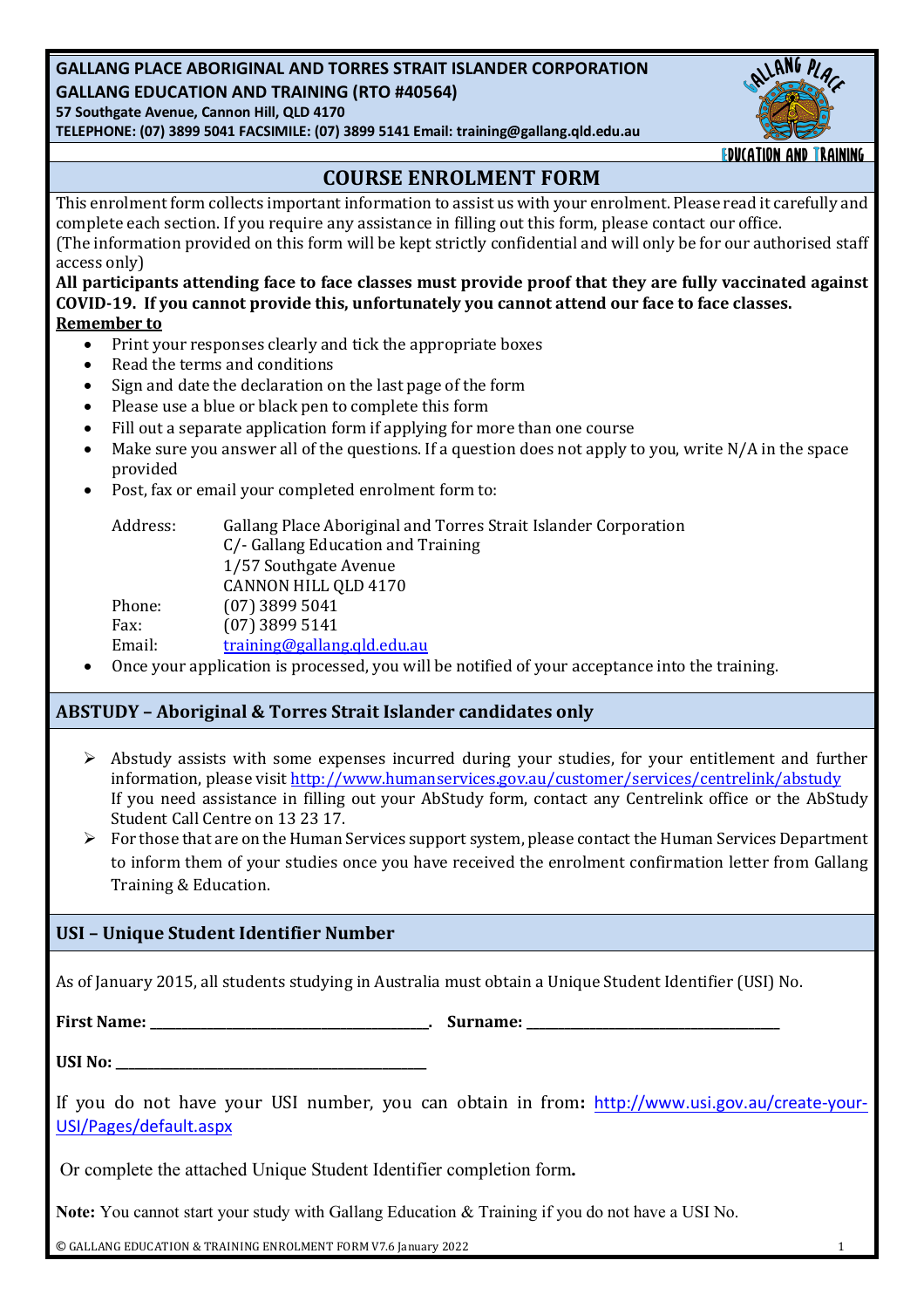## **GALLANG PLACE ABORIGINAL AND TORRES STRAIT ISLANDER CORPORATION GALLANG EDUCATION AND TRAINING (RTO #40564) 57 Southgate Avenue, Cannon Hill, QLD 4170 TELEPHONE: (07) 3899 5041 FACSIMILE: (07) 3899 5141 Email: training@gallang.qld.edu.au**



## **PRIVACY STATEMENT**

**EDUCATION AND TRAINING** 

Gallang Place/Gallang Education and Training respect your privacy and strictly control use of personal information. The information you provide on your enrolment will be used in administering the program, and other statistical information, such as your demographics and unit competency. This information is used to report to funding bodies and will not in anyway identify an individual.

Your enrolment will be an indication of your consent to permit GET to utilize any necessary information to administer the training program and supply required data to a third party.

## **COURSE DETAILS**

I wish to enroll in the following course:

| □ CHC32015 Certificate III in Community Services |
|--------------------------------------------------|
|--------------------------------------------------|

 $\Box$  CHC43315 Certificate IV in Mental Health

 $\Box$  CHC51015 Diploma of Counselling

□ CHC52015 Diploma of Community Services

□ BSB50420 Diploma of Leadership & Management

□ CHC81015 Graduate Diploma of Relationship Counselling

| $Mrs \Box$ Ms $\Box$<br>Title: $Mr \Box$<br>Miss $\square$                              |                                                 |  |  |  |  |
|-----------------------------------------------------------------------------------------|-------------------------------------------------|--|--|--|--|
| Gender: Male $\Box$ Female: $\Box$ Indeterminate/Intersex/Unspecified $\Box$            |                                                 |  |  |  |  |
|                                                                                         |                                                 |  |  |  |  |
|                                                                                         |                                                 |  |  |  |  |
|                                                                                         |                                                 |  |  |  |  |
|                                                                                         |                                                 |  |  |  |  |
|                                                                                         |                                                 |  |  |  |  |
|                                                                                         |                                                 |  |  |  |  |
| Country of Birth: Australia $\Box$                                                      | 0ther $\Box$                                    |  |  |  |  |
|                                                                                         |                                                 |  |  |  |  |
| <b>Australian Citizenship Status:</b><br>Australian Citizen: □<br>Permanent Resident: □ | New Zealand Citizen: $\Box$<br>Other:<br>$\Box$ |  |  |  |  |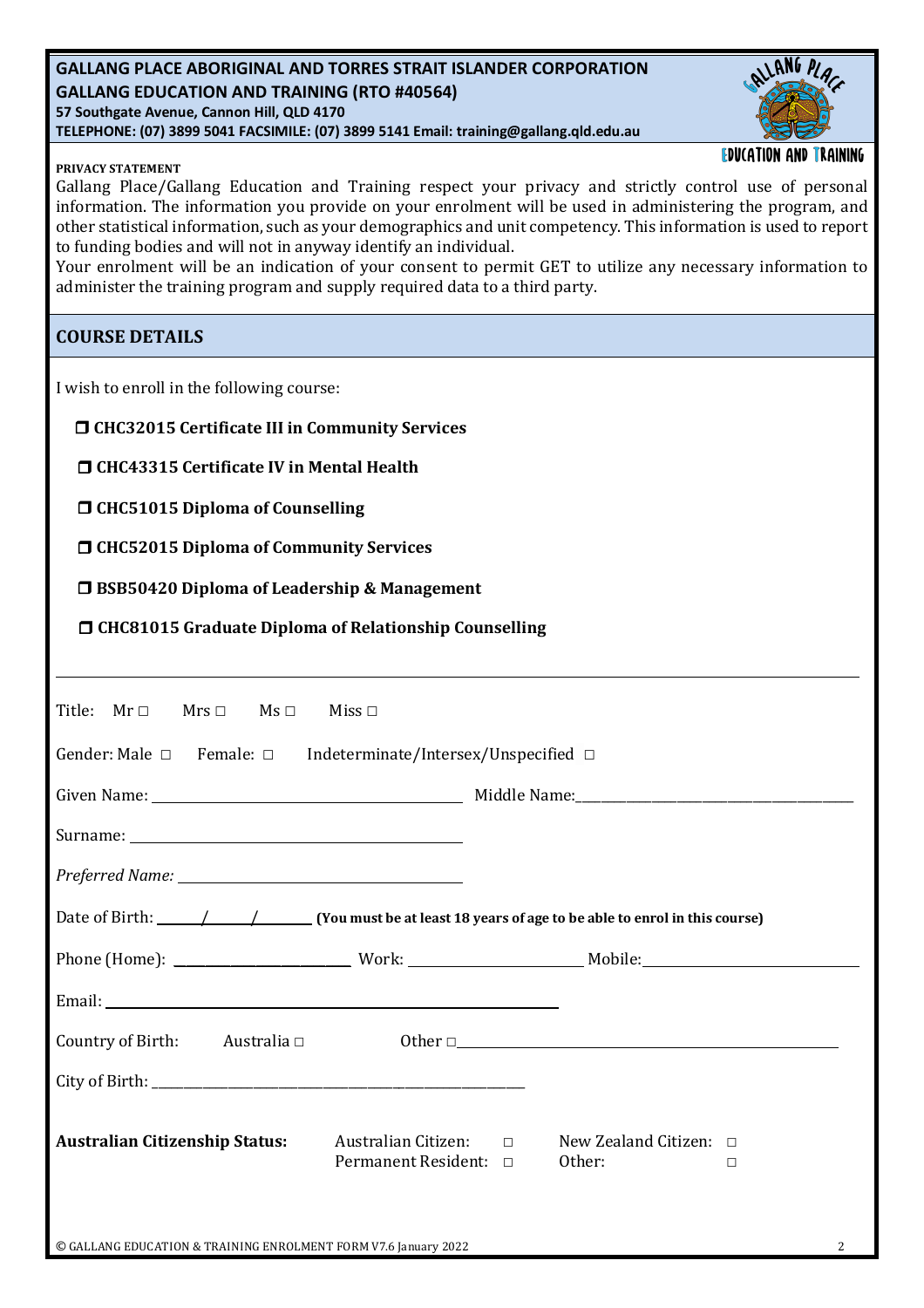| <b>EMPLOYMENT DETAILS</b>                                                                                     |                                                                                                                                                                                                                                |  |  |  |  |  |  |
|---------------------------------------------------------------------------------------------------------------|--------------------------------------------------------------------------------------------------------------------------------------------------------------------------------------------------------------------------------|--|--|--|--|--|--|
| Are you currently employed?<br>$Yes \Box$ No $\Box$                                                           |                                                                                                                                                                                                                                |  |  |  |  |  |  |
| Full-time: $\Box$ Part-time: $\Box$ Casual: $\Box$ Self-employed: $\Box$ . Unemployed: $\Box$ . Other: $\Box$ |                                                                                                                                                                                                                                |  |  |  |  |  |  |
|                                                                                                               |                                                                                                                                                                                                                                |  |  |  |  |  |  |
|                                                                                                               |                                                                                                                                                                                                                                |  |  |  |  |  |  |
|                                                                                                               |                                                                                                                                                                                                                                |  |  |  |  |  |  |
| Phone: Mobile: Mobile:                                                                                        |                                                                                                                                                                                                                                |  |  |  |  |  |  |
|                                                                                                               |                                                                                                                                                                                                                                |  |  |  |  |  |  |
| <b>RESIDENTIAL ADDRESS</b>                                                                                    |                                                                                                                                                                                                                                |  |  |  |  |  |  |
|                                                                                                               | Street No & Name: No & Name: No & Name: No & Name: No & Name: No & Name: No & Name: No & Name: No & Name: No & Name: No & Name: No & Name: No & Name: No & Name: No & Name: No & Name: No & Name: No & Name: No & Name: No & N |  |  |  |  |  |  |
|                                                                                                               |                                                                                                                                                                                                                                |  |  |  |  |  |  |
|                                                                                                               | Postal address (write "As above" if same as residential):<br><u>Postal address (write "As above" if same as residential):</u>                                                                                                  |  |  |  |  |  |  |
|                                                                                                               |                                                                                                                                                                                                                                |  |  |  |  |  |  |
|                                                                                                               |                                                                                                                                                                                                                                |  |  |  |  |  |  |
| <b>PERSONAL DETAILS</b>                                                                                       |                                                                                                                                                                                                                                |  |  |  |  |  |  |
| Torres Strait Islander □<br>Aboriginal $\Box$                                                                 | Other $\Box$                                                                                                                                                                                                                   |  |  |  |  |  |  |
| What is your connection to country? (e.g. Charleville or Poruma)                                              |                                                                                                                                                                                                                                |  |  |  |  |  |  |
|                                                                                                               |                                                                                                                                                                                                                                |  |  |  |  |  |  |
| What is your family name that ties you to your traditional country?                                           |                                                                                                                                                                                                                                |  |  |  |  |  |  |
| <b>IDENTIFICATION</b>                                                                                         |                                                                                                                                                                                                                                |  |  |  |  |  |  |
|                                                                                                               | Please provide the following forms of identification (must be JP certified) and attach to<br>completed enrolment form(At least ONE from GROUP A and ONE from GROUP B).                                                         |  |  |  |  |  |  |
| <b>GROUP A</b>                                                                                                | <b>GROUP B</b>                                                                                                                                                                                                                 |  |  |  |  |  |  |
| $\Box$ Drivers License                                                                                        | $\Box$ Proof of Age Card (18+)<br>□ Concession Card                                                                                                                                                                            |  |  |  |  |  |  |
| $\Box$ Birth Certificate                                                                                      | □ Medicare Card<br>□ Health Care Card                                                                                                                                                                                          |  |  |  |  |  |  |
| $\Box$ Passport                                                                                               | □ Blue Card<br>□ Bank Card                                                                                                                                                                                                     |  |  |  |  |  |  |
| $\Box$ Citizenship                                                                                            | $\Box$ Electricity, Gas or telephone Account (Bill)                                                                                                                                                                            |  |  |  |  |  |  |
| $\Box$ Proof of COVID-19 full vaccination                                                                     |                                                                                                                                                                                                                                |  |  |  |  |  |  |
| © GALLANG EDUCATION & TRAINING ENROLMENT FORM V7.6 January 2022<br>3                                          |                                                                                                                                                                                                                                |  |  |  |  |  |  |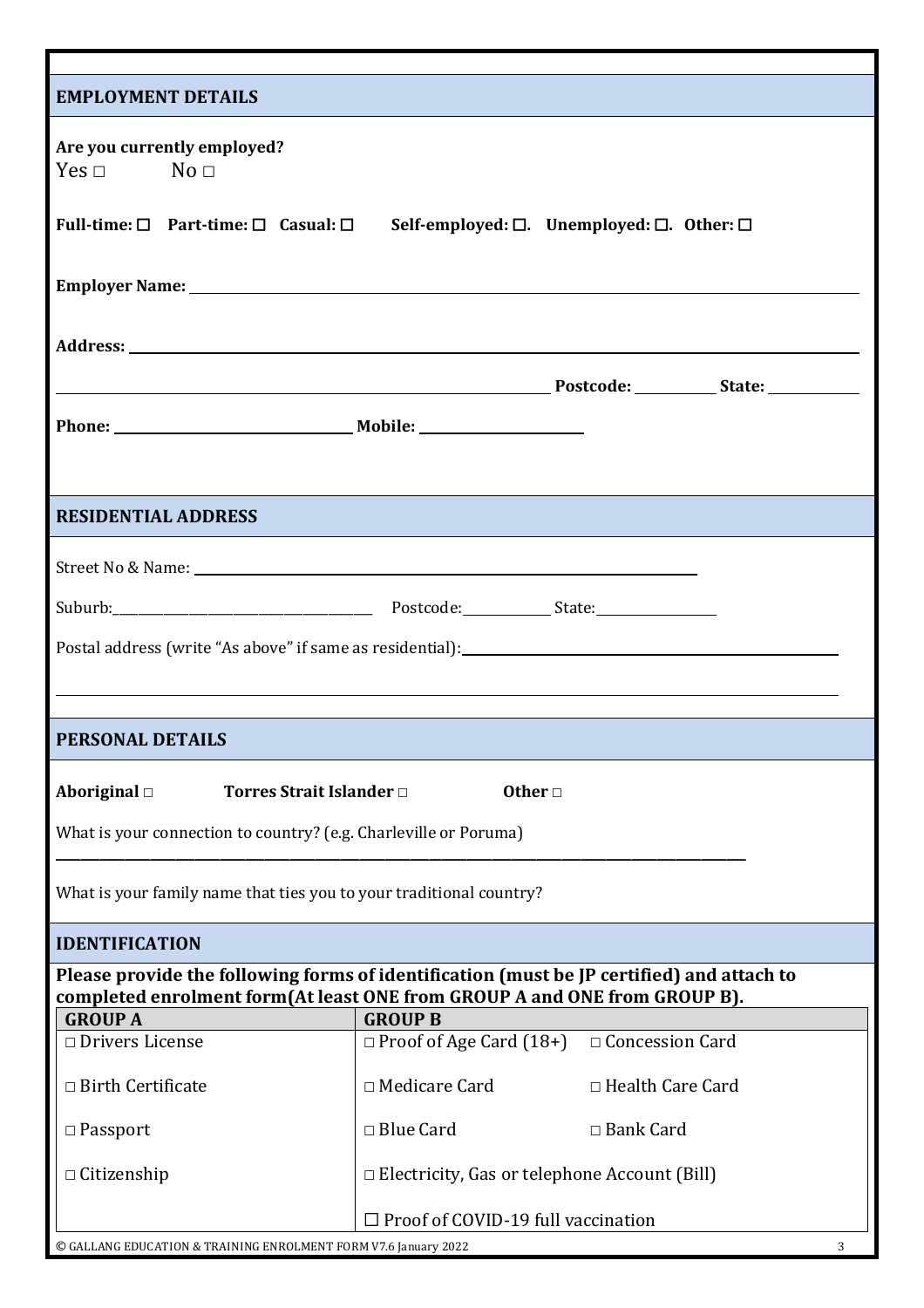| <b>EDUCATION</b>                                                                                                                                                                                                               |  |  |  |  |  |  |
|--------------------------------------------------------------------------------------------------------------------------------------------------------------------------------------------------------------------------------|--|--|--|--|--|--|
| Year completed: __________                                                                                                                                                                                                     |  |  |  |  |  |  |
| Are you currently enrolled in another course? Yes □ No □                                                                                                                                                                       |  |  |  |  |  |  |
| Do you wish to discuss a possible application that recognizes your previous/current experience/<br>qualifications/prior learning for our Recognition of Prior Learning (RPL) or Credit Transfer (CT)<br>program?               |  |  |  |  |  |  |
| No <sub>1</sub><br>(Please arrange an appointment with your trainer)<br>Yes $\Box$                                                                                                                                             |  |  |  |  |  |  |
| <b>MEDICAL</b>                                                                                                                                                                                                                 |  |  |  |  |  |  |
| If yes, does your condition require you to take<br>Do you have a Physical or Medical conditions:<br>$Yes \Box No \Box$<br>medication? Yes $\sqcap$<br>No <sub>1</sub>                                                          |  |  |  |  |  |  |
| Please specify types of medication:                                                                                                                                                                                            |  |  |  |  |  |  |
| If away from home, do you need professional medical assistance to administer the medication?<br>Yes $\Box$<br>No <sub>1</sub>                                                                                                  |  |  |  |  |  |  |
| Do you require a special diet/help as a result of your condition?<br>Yes $\square$<br>No <sub>1</sub>                                                                                                                          |  |  |  |  |  |  |
|                                                                                                                                                                                                                                |  |  |  |  |  |  |
| NEXT OF KIN/EMERGENCY CONTACT DETAILS                                                                                                                                                                                          |  |  |  |  |  |  |
| Name: Name: Name: Name: Name: Nelationship: Nelationship: Name: Name: Name: Name: Name: Name: Name: Name: Name: Name: Name: Name: Name: Name: Name: Name: Name: Name: Name: Name: Name: Name: Name: Name: Name: Name: Name: Na |  |  |  |  |  |  |
|                                                                                                                                                                                                                                |  |  |  |  |  |  |
|                                                                                                                                                                                                                                |  |  |  |  |  |  |
|                                                                                                                                                                                                                                |  |  |  |  |  |  |
|                                                                                                                                                                                                                                |  |  |  |  |  |  |
| How did you hear about Gallang Training & Education?                                                                                                                                                                           |  |  |  |  |  |  |
| Internet □ Advertisement □ Agency □ Former Student □ Referral □                                                                                                                                                                |  |  |  |  |  |  |
|                                                                                                                                                                                                                                |  |  |  |  |  |  |
|                                                                                                                                                                                                                                |  |  |  |  |  |  |
|                                                                                                                                                                                                                                |  |  |  |  |  |  |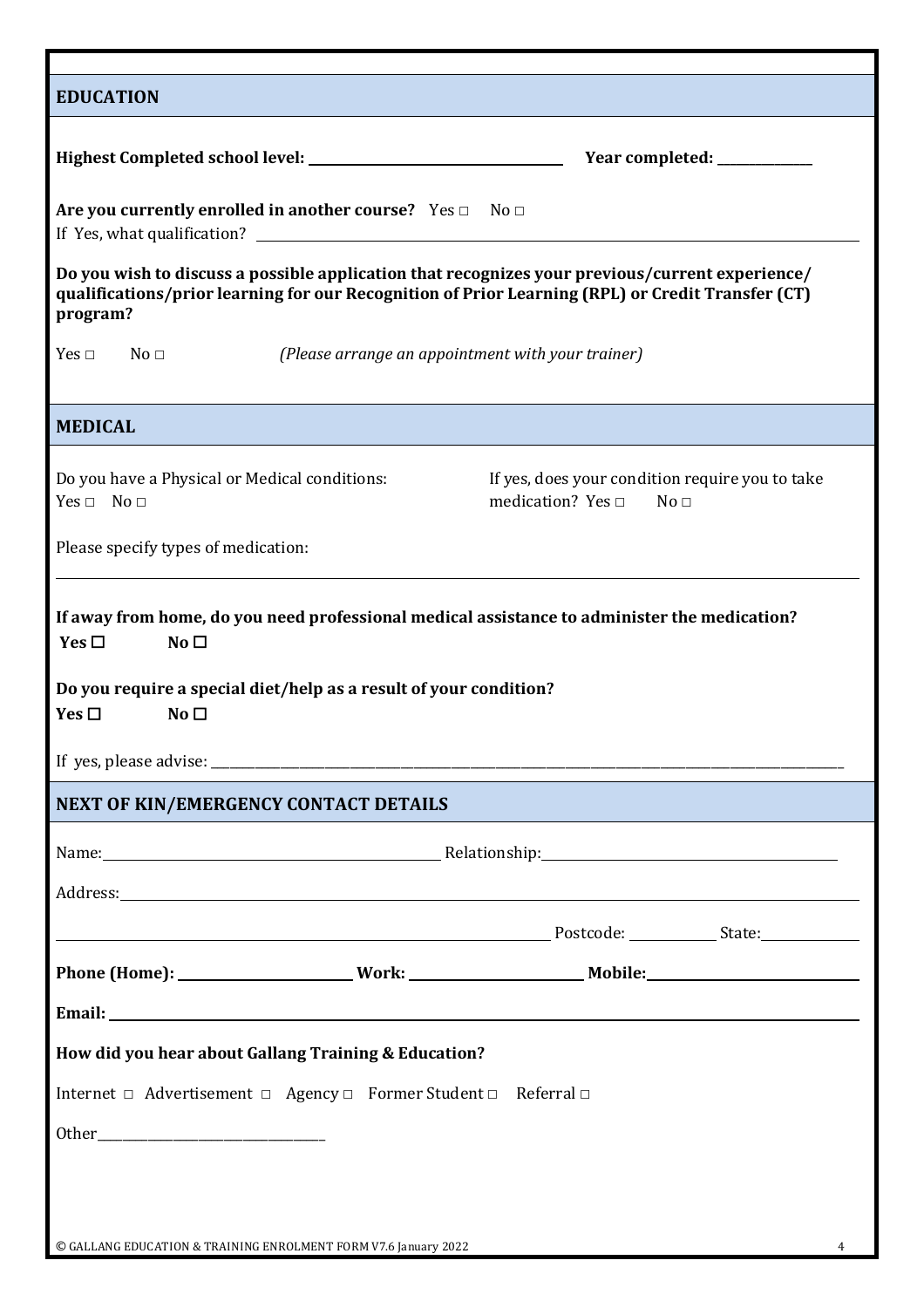| What is your reason for enrolling/studying? |        |                                         |  |  |  |  |  |
|---------------------------------------------|--------|-----------------------------------------|--|--|--|--|--|
| To get a job:                               |        | It is a requirement of my job:          |  |  |  |  |  |
| To develop my existing business:            |        | I want extra skills for my current job: |  |  |  |  |  |
| To start my own business:                   |        | To get into another course of study:    |  |  |  |  |  |
| To get a different job or promotion:        | $\Box$ | For personal interest/self development: |  |  |  |  |  |
| Other: $\Box$                               |        |                                         |  |  |  |  |  |